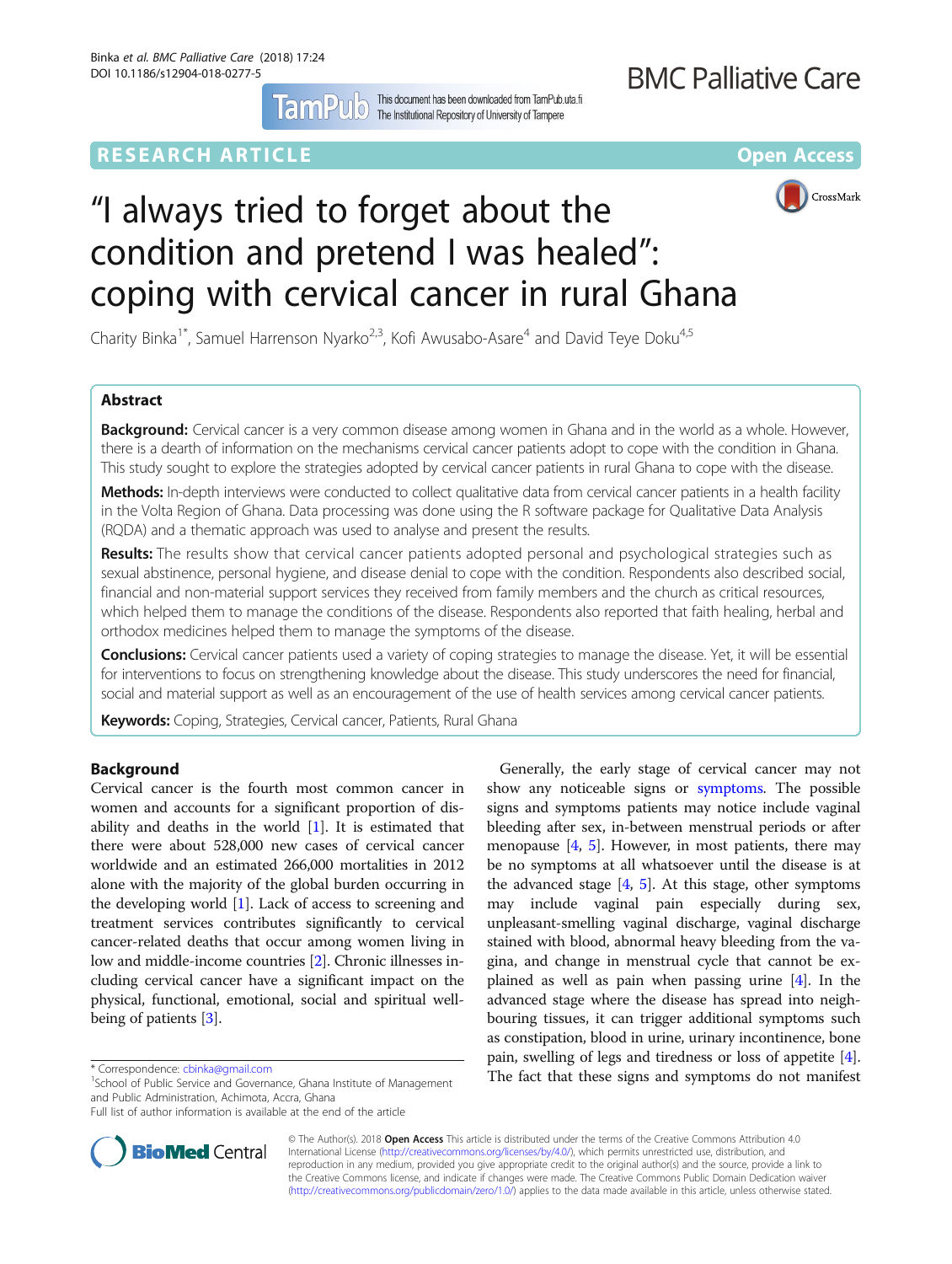until the disease has reached advanced stage has severe implications for the wellbeing of women.

Studies have established that people adopt various coping strategies to manage stressful situations associated with chronic diseases such as cervical cancer, which may affect their psychological, physical and social well-being [[6,](#page-7-0) [7](#page-7-0)]. Coping strategies are the specific efforts, thoughts, and behaviours that are used to manage the internal and external demands of situations that are appraised as stressful [[8,](#page-7-0) [9\]](#page-7-0). It has been observed that the epidemic of chronic illness is steadily moving towards crisis proportions, yet maintaining or enhancing the quality of life of individuals living with such situations has not been given the attention it deserves  $[10]$ . In addition, information on coping strategies for a chronic illness such as cervical cancer is limited globally and in Ghana as well. Consequently, this study sought to explore the coping strategies adopted by cervical cancer patients in a rural community in Ghana in managing the condition.

## Methods

## Study setting and design

This study was conducted at the Battor Catholic Hospital in the North Tongu District of the Volta Region in Ghana. It is the only health facility that provides cervical cancer screening and treatment in a rural environment in the country. A qualitative research method was adopted for this study. The qualitative approach was used because it helped to explore and understand the motives, meanings, reasons and other subjective experiences that informed the actions of the respondents [\[11\]](#page-7-0).

### Study population

The population of the study comprised all women who reported at the gynaecology department of the health facility and had been diagnosed with cervical cancer and had survived the disease. The respondents were recruited based on the following criteria: whether they were diagnosed with cervical cancer by the Gynaecology unit of the health facility; women who were 30 years and above, and willing to participate in the study. The age range was in line with the cervical cancer guideline, which recommends that every woman from age 30 to 49 should at a minimum have cervical cancer screening at least once in her lifetime [[2\]](#page-7-0). Furthermore, it has been established that the prevalence of Human Papilloma Virus (HPV), which is recognised as the major risk factor for the disease, is highest among women in their reproductive age and beyond, followed by postmenopausal women [\[12\]](#page-7-0). The respondents included those who were in the early stage of the disease and those who had undergone surgery or treatment. Patients who were in a life-threatening condition and those who had undergone a total hysterectomy at the time of the study were excluded from the study, as they were too unwell to be able to participate in the research.

#### Sampling procedure

The sampling technique adopted was purposive. Only women who have survived cervical cancer or in the early stage of the disease were considered for the purpose of the study. In recruiting respondents, the records of patients were reviewed at the registry of the Gynaecology Department of the health facility to identify patients who had been diagnosed with the disease. In total, 60 patients were identified from the hospital register at the time of the study. The patients were from various parts of Ghana. Afterwards, phone calls were made to patients to seek their participation in the study. Many could not be reached because they were either dead or had wrong telephone numbers recorded in the register. Some of the patients contacted declined to participate in the study because they considered their disease condition as a private matter. Consequently, only 15 women agreed to participate in the study and were recruited. Nevertheless, a thematic saturation was achieved after interviewing the 15 respondents.

#### Data collection

An in-depth interview guide was developed to collect data from the respondents. The interview guide comprised issues on the background characteristics of respondents, personal coping strategies, forms of support and healthseeking behaviour of the respondents. Respondents were interviewed in the following Ghanaian languages respectively: Ewe, Twi, and Dangme. Three female research assistants, who were fluent in the three languages, were recruited and trained on the contents of the data collection instrument and how to effectively conduct the interviews to ensure data quality and without compromising ethical issues.

Due to the sensitive nature of the subject, interviews were conducted in secluded places, which respondents considered most comfortable to them in order to ensure respondents' privacy and confidentiality. To ensure the accuracy of data collected, the researchers and field assistants immediately conducted checks with the respondents after the interviews to verify their trustworthiness. The interviews were also peer-reviewed by the research team.

## Data processing and analysis

The interviews were tape-recorded and transcribed in English by research assistants who were eloquent native speakers of the local languages and competent in the use of the English language. The transcripts were then given to language experts in the three local languages to review and revise the content to ensure the accuracy of findings. The transcribed interviews were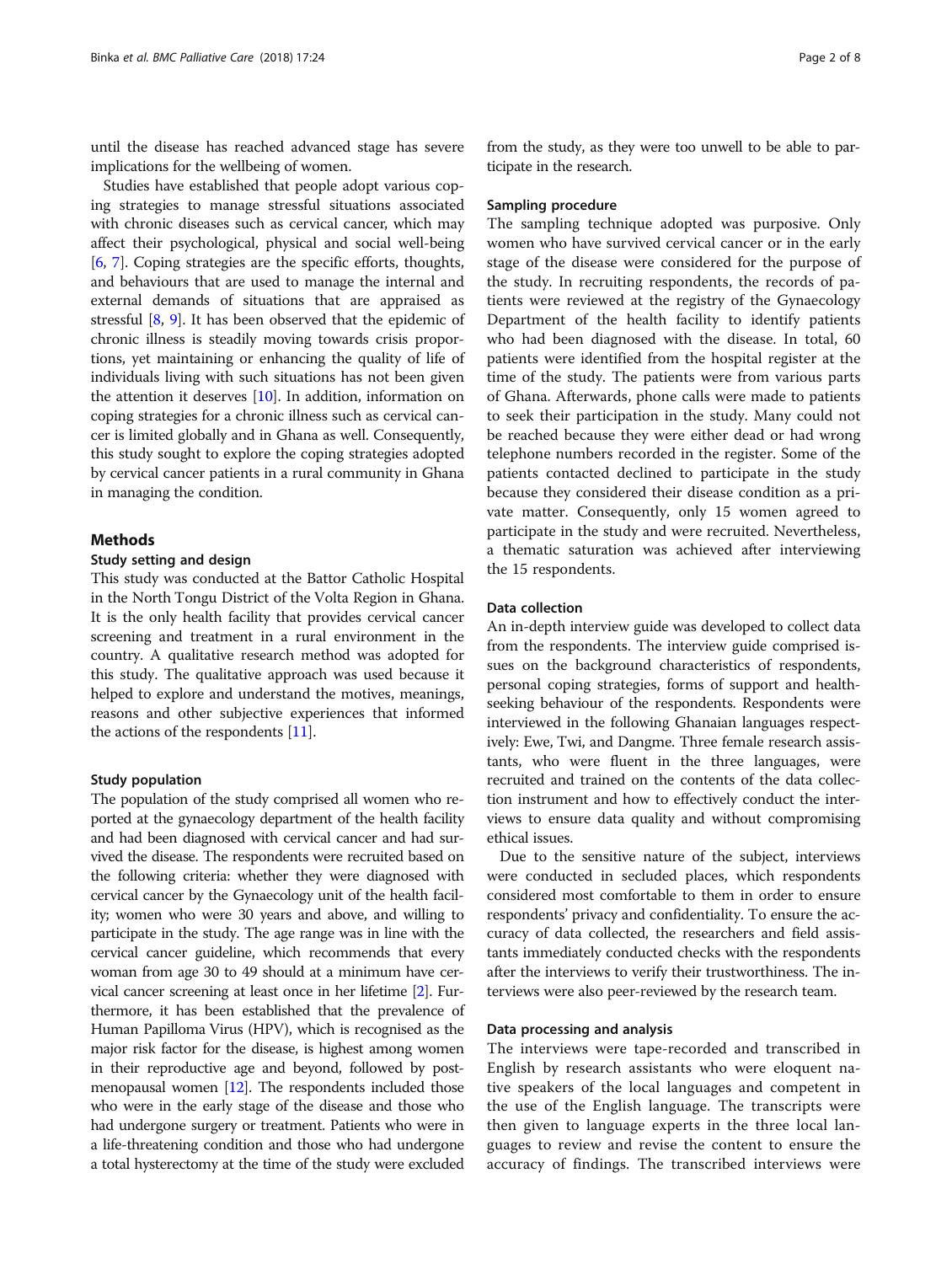coded and processed with the R software package for Qualitative Data Analysis (RQDA) (version R-3.2.2). A thematic approach to qualitative data analysis was, therefore, applied  $[13]$  $[13]$  $[13]$ . This involved generating deductive codes that emerged from the interviews. The results were presented in quotations from the respondents to support the contextual analysis and provide an opportunity for discussion of the results of the study.

# Results

# Background characteristics of respondents

A summary of the background characteristics of the respondents is presented in Table 1. Most of the respondents were 50 years and above, had secondary school education,

| Table 1 Background characteristics of respondents |  |
|---------------------------------------------------|--|
|---------------------------------------------------|--|

| Variable                  | Number of respondents |
|---------------------------|-----------------------|
| Age group                 |                       |
| $30 - 39$                 | $\mathbf{1}$          |
| $40 - 49$                 | $\overline{4}$        |
| $50 - 59$                 | 6                     |
| $60+$                     | $\overline{4}$        |
| Level of formal education |                       |
| None                      | $\mathbf{1}$          |
| Primary                   | $\overline{4}$        |
| Secondary                 | 8                     |
| Tertiary                  | $\overline{2}$        |
| Marital status            |                       |
| Married                   | 10                    |
| Divorced                  | $\overline{2}$        |
| Separated                 | $\overline{2}$        |
| Widowed                   | $\mathbf{1}$          |
| Employment status         |                       |
| Unemployed                | 3                     |
| Self-employed             | 10                    |
| Housewife                 | $\overline{2}$        |
| Number of children        |                       |
| $1 - 3$                   | 3                     |
| $4 - 6$                   | 9                     |
| $7+$                      | 3                     |
| Religious affiliation     |                       |
| Christian                 | 15                    |
| Smoking status            |                       |
| Yes                       | $\mathbf{1}$          |
| No                        | 14                    |
| Drinks alcohol            |                       |
| Yes                       | $\overline{4}$        |
| No                        | 11                    |

were married women and were self-employed. The majority (12) of the respondents had four and an above number of children and they were all Christians. The majority also neither smoked tobacco (14) nor took alcoholic drinks (11). The youngest age at first sexual intercourse was reported as 15 years, while the oldest was 28 years, with the average age at first sexual intercourse being 17.

#### Coping strategies among respondents

The broad themes that emerged from the interviews comprised personal coping strategies, forms of support and health-seeking behaviour.

## Personal coping strategies

The respondents reported adopting a number of active personal coping strategies including disease denial and positive attitude, abstinence from sex and personal hygiene.

# Disease denial and positive attitude

Respondents employed active psychological coping strategies such as denial of the disease and positive thinking to manage the stressful conditions associated with the disease. Some respondents indicated that they coped with the pains and the fears they experienced. They also behaved in a way to make people believe that the condition no longer existed:

"To cope, I always tried to forget about the condition (cervical cancer) and pretend I was healed." (Respondent 6).

One respondent also had to comport herself and tried as much as possible to remain level-headed in the midst of the conditions of the disease. According to her, handling the situation calmly and putting up a positive attitude helped prevent the condition from worsening and facilitated her healing process. The statement below presents the experience of one of the respondents:"I tried to handle the situation calmly in order to be able to cope with the condition" (Respondent 9).

#### Sexual abstinence

Respondents further reported that they adopted these behaviours to manage the pains and blood flow that are associated with the disease. For the sexual abstinence, some of the respondents reported that they withdrew from sexual activity due to their prior experience with bleeding after sexual intercourse The respondents explained that they were actively engaged in sexual activity before the diagnosis but had to decide with their partners to abstain from sexual intercourse in order to stop the blood flow and reduce the pains which they were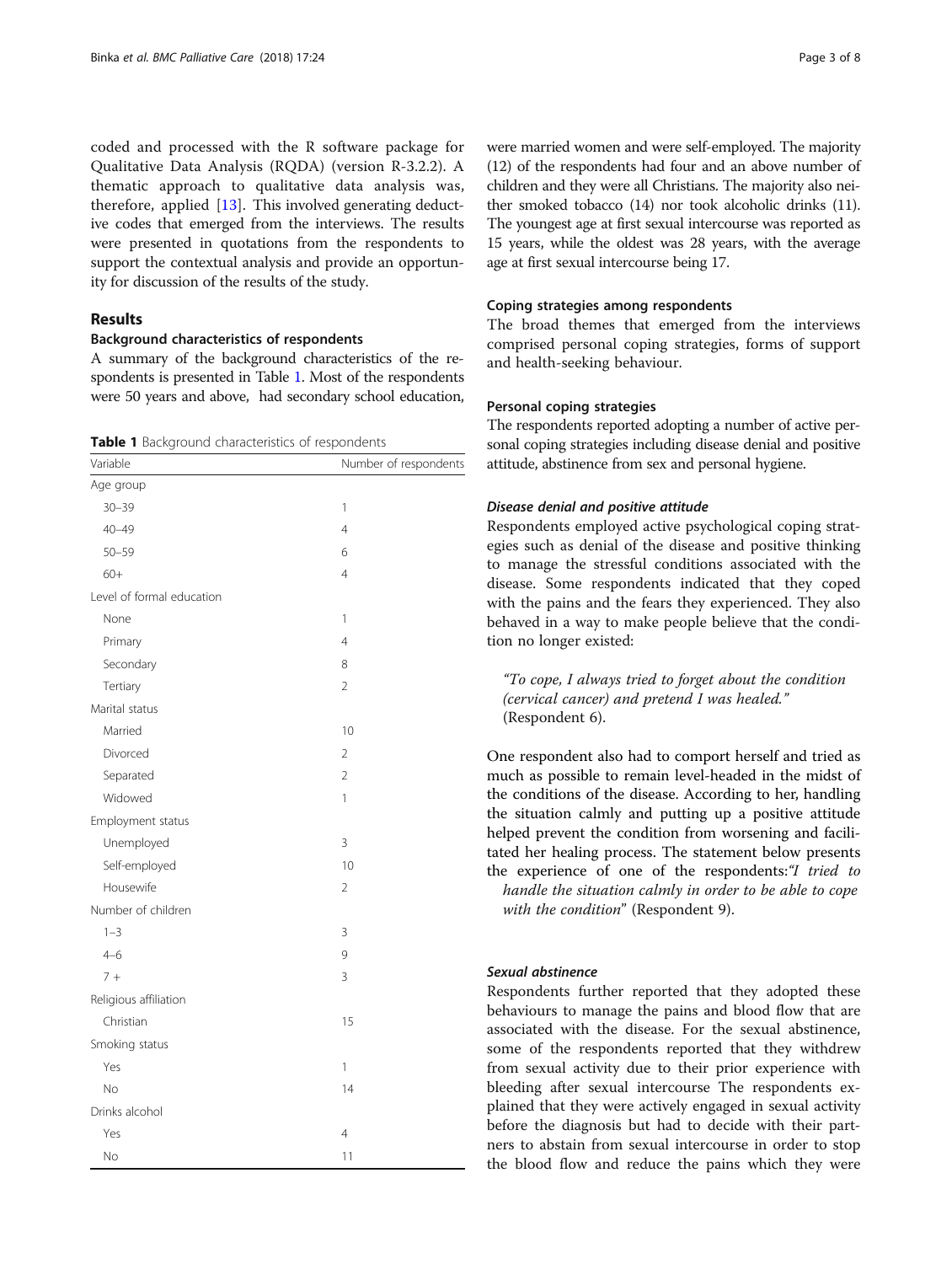experiencing. The following statement was reported by a respondent:

"During treatment (cervical cancer treatment), it was not easy having sexual intercourse. The disease came with painful sores; so until the treatment was completed and the sores healed, I had to abstain from sex" (Respondent 2).

Another respondent also made a similar report concerning her sexual abstinence with her partner:"After going through the treatment process (cervical cancer treatment), I was afraid that if I engage in any sexual activity, I

might start bleeding. So I have even taken sex off my

#### Personal hygiene

mind". (Respondent 14).

Respondents further reported adopting personal hygiene as a way of managing the condition. One personal hygiene strategy adopted by the respondents was the consistent use of sanitary pads, which they bought with financial support from family and friends. Those who could not afford the sanitary pads resorted to the use of old cloth to control the leaking blood. For instance, one respondent reported:

"Just like how we usually use the sanitary pads during our menstrual period, that was how I managed myself. This is to make sure that whenever I went out to a place or sat in a public place, I would not soil myself". (Respondent 1).

Respondents also reported using disinfectants to prevent odour from the blood flow. Some respondents indicated that they added disinfectants such as Dettol to water to clean themselves and their vagina regularly. They explained that using disinfectants to clean their vagina would help kill the germs and bacteria they might have attracted from the environment due to the blood flow. A respondent said:

"After bathing, I always dropped some Dettol (disinfectant) in water and clean my vagina with it, then I put on some sanitary pad. I keep changing the sanitary pad from time to time so that I do not soil myself." (Respondent 11).

# Forms of support

Respondents were asked to indicate the types of support they received, which helped them to cope with the condition. The respondents identified three broad types of support: social, financial and spiritual support. They

indicated that these supports were from their spouses, religious leaders, church members, children, friends and various associations, which they belong to.

### Social and spiritual support

Some respondents reported that they were supported socially and spiritually by their families, friends and the church. This, they did as believers in God, who are obliged to help the needy and the poor. One respondent said:

"My children, my sister, and my sister's children all cared for me very well. They did not want me to be depressed about the condition because they thought I may die out of depression" (Respondent 5).

One respondent also reported the social support she received during the treatment process. Her sister had been running all the required errands during the treatment process for her. She reported that these include queuing for treatment, picking the folder at the hospital, escorting her to the laboratory, picking her medication and helping her take it. According to her, this was one of the reasons why she had been able to cope with the disease. This reflects her statement:"Anytime I was visiting the

hospital, my sister always accompanied me. She did all the queuing and rounds the nurses wanted me to do and helped me take my medication. I could not walk, so she really saved me." (Respondent 7).

Some respondents reported that their family and friends, as well as church members, prayed for them. According to them, they felt restored, revived and full of hope after the prayers. They believed that without the prayers, they could not have survived the treatment and the constant fear of death. The following were the responses of some respondents:"My friends and church members were also helping me with prayers" (Respondent 4).

"My husband was just praying. My children were also equally praying for me." (Respondent 12).

#### Financial support

Due to the cost of treatment and the inability of the women to work during treatment, some of the respondents needed financial support. According to them, they received financial support from their children, parents, other relatives, church members, spouses, relatives of their spouses, friends as well as neighbours. For some, their children paid their hospital bills, which were between GhC 300 (\$72) and GhC 2000 (\$477). Some respondents said: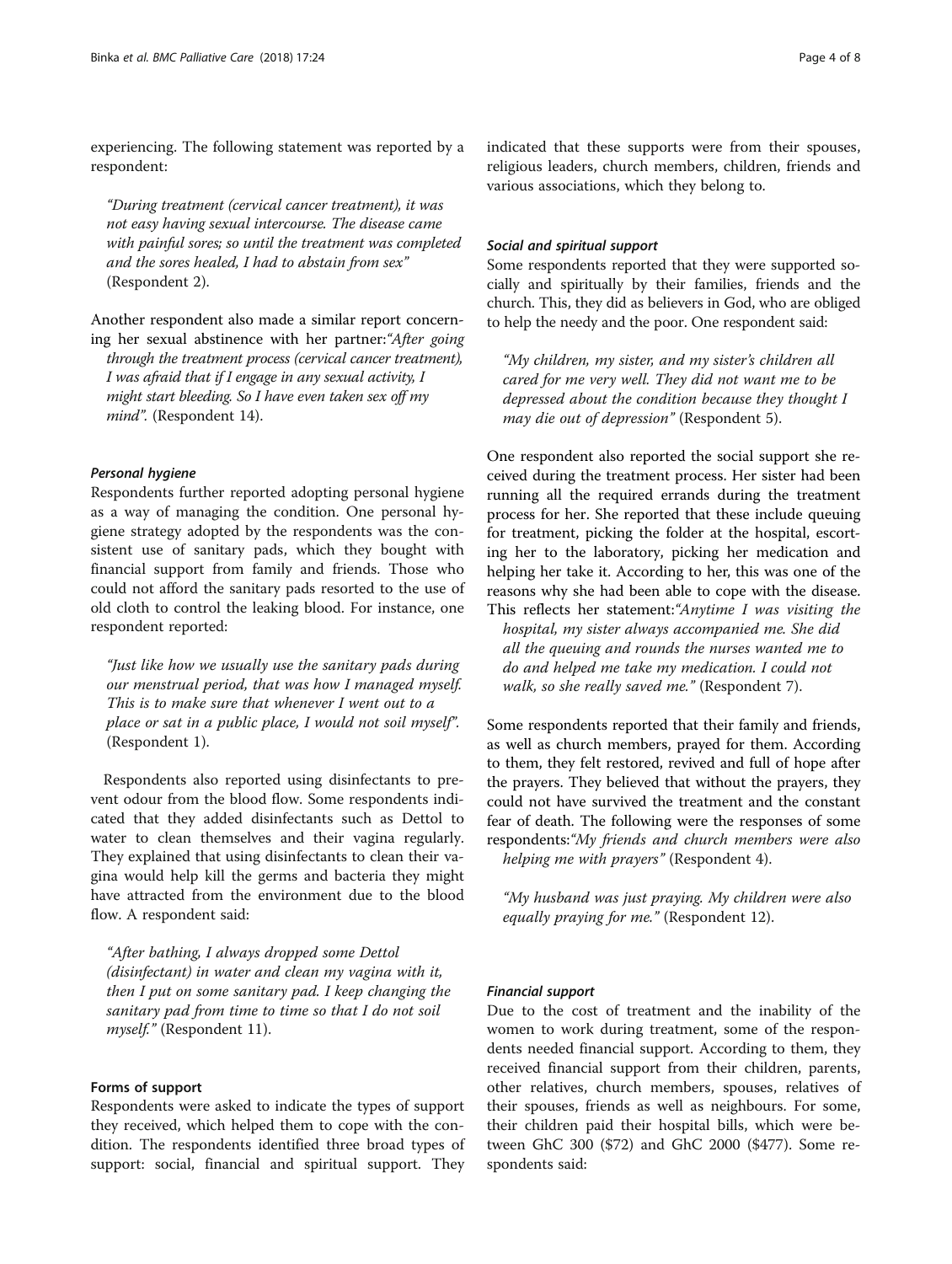"My husband was helping me in financial aspect and the children and family also helped." (Respondent 8).

"For the financial aspect, I was assisted by my sister and children. They paid my bills for me and even gave me some money to live on when I was in the hospital. They spent close to GhC 2000.00 (\$477) on me" (Respondent 4).

To them, they had financial support from their siblings whenever they had to go for treatment and any medical check-up. This has given them a boost during the treatment process of the disease.

# Supporting services

Some respondents also recounted receiving some supporting services including washing and cooking by their children, relatives, relatives of their spouses, formal caregivers, friends, and self-help from other well-wishers. They explained that these relatives cooked for them, washed their clothes and cleaned their homes while they were at the hospital. For instance, one respondent in her narration noted:

"When I came here, I was told there are people who cater for patients for a fee, so my child gave one of those people money. They charged GhC500 (\$120) which she paid. Every now and then, they will come for money to buy me food and provisions. When my things get dirty, they will come and wash for me" (Respondent 11).

Another respondent also had a similar support from her relatives, so she did not have to pay for it, and this reflected in her narration:"In terms of washing, cleaning, cooking, I was assisted by my relatives and my husband's relatives" (Respondent 13).

Respondents indicated that they received a number of supports from different sources and this had helped them to cope with their daily chores as well as the excruciating effects of the disease.

#### Health seeking behaviour after diagnosis

Health seeking behaviours differed from one respondent to another. Respondents engaged in various healthseeking behaviours including orthodox medicine, herbal medicine, and faith healing.

## Orthodox medicine

All the respondents reported ever using the orthodox medicine after diagnosis. They sought treatment from public hospitals such as the Battor Catholic Hospital, Korle-Bu Teaching Hospital, and the Ridge Hospital as well as some private hospitals. The Battor Catholic Hospital was the facility where most of the respondents were diagnosed, while a few were diagnosed at other private facilities. For those who required surgery, the staff at Battor Catholic Hospital provided assistance for them. Patients who required therapy were then referred to Korle-Bu Teaching hospital. During the treatment, respondents were admitted to the hospital for periods between one and 4 weeks. The respondents indicated that they were given drugs in the form of injections, intravenous fluids, and tablets. Some of them had undergone surgery while others had the cancerous sections removed.

"The doctor told me that the womb will be removed through operation. He said they will fold my womb and cut it and then I will come and sleep in the hospital for one week or so. I went and they did it for me." (Respondent 6).

Some respondents also reported having gone through either chemotherapy, brachytherapy or radiotherapy in order to treat the condition. This reflects her statement:

"I did radiotherapy and chemotherapy. Finally, we had to go for brachytherapy at Korle-Bu (a public hospital). The doctor said it will kill the cancer and I will be free." (Respondent 2).

Another respondent also made a similar statement concerning her treatment process. She explained:"When I came, I was asked to lie in a machine. I had to lie in this machine for three to six weeks. I cannot recall the exact number of weeks. I lay in the machine for some time and I was asked to take an injection." (Respondent 14).

When they were finally healed, the respondents had to go for regular reviews to monitor the progress of the treatment they had received. Some of them reported visiting the health facility every 2 weeks or every month. One respondent, therefore, expressed this in her narration:"After the operation, they had cleaned the place for me and after the sore is healed, I had to go for the review. I was going for review every month. I had to go for review so that the doctor will see that everything is in good condition and that I am actually doing well". (Respondent 12).

The respondents explained that they used orthodox medicine because they believed that that approach was essential for their survival. Specifically, they went to the hospital because the symptoms of the disease (such as pains, profuse bleeding, vaginal smell, and paleness), which they did not understand, were negatively affecting them and believed that they could not heal it by themselves.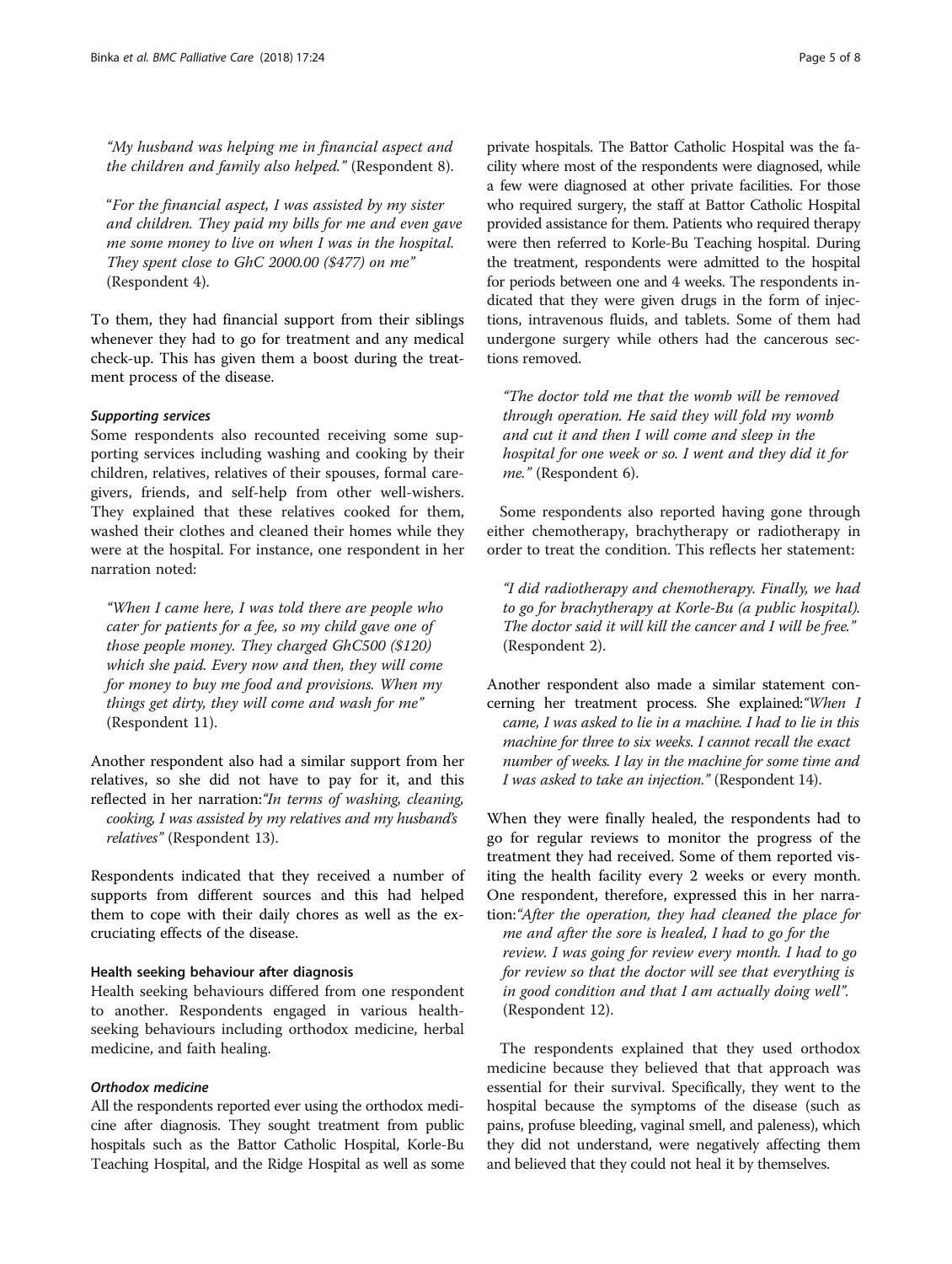# Herbal medicine

Some respondents also reported using herbal medicine to manage the condition. They explained that they used herbal medicine because they felt that the orthodox medicine might fail or had not produced the expected results for them in the past. They applied herbal medicine to treat the disease, stop the blood flow and relieve the pain they experienced. These included local herbs, Chinese medicines or food supplements such as Aloe vera, ginger, moringa, dandelion, and garlic. Some even admitted combining local herbs, Chinese medicine, and food supplements. For instance, one respondent explained:

"I went to the hospital, but unfortunately the bleeding became more, so I started looking for local medicines." (Respondent 2).

They, therefore, described the local medicines as home-made products from roots, barks, and leaves of trees. Some of these products can be rubbed on the stomach while others can be taken as syrups and tablets and are believed to be effective since they eventually stop the blood flow.

## Faith healing

Some respondents also sought treatment from faith healers. According to them, it was God who heals. Some of them prayed for themselves and/or were prayed for by others. Those who went to church to seek divine intervention had hands laid on them or given anointing oils and holy water to drink. Following from this, one respondent had reported that she had to travel from Ghana to Nigeria to consult a renowned man of God (name withheld) for healing. She explained:

"I decided to go to Nigeria and add prayers because God is the finisher of everything. I went and came back and the cancer was off. So this is how I went about the condition. I went the second time and it was all gone. So, really, with cancer, you cannot just treat it like that. You have to treat it with God because God is the ultimate healer. That man of God, I knew very well is a healer. It is the grace of God because at the hospital it was not easy for me at all." (Respondent 2).

A number of respondents also reported that in times of emotional or physical difficulties, they resorted to religion or divine intervention. They believed that if they turned to God, they would receive mercy and healing. Consequently, some decided to personally pray consistently for their healing. This reflects in the following report by a respondent:

"I had to always pray to God. I just prayed to God so that he can do everything for me. Sometimes, I would be praying and ask God not to let me die. Sometimes too, I would be having some bad dreams and needed to pray. That is all I do to cope with the situation." (Respondent 12).

In short, the respondents believed that the various health-seeking behaviours they adopted helped them in a number of ways by suppressing the excruciating effects of the disease on their wellbeing. Examples are body pains, frequent blood flow, and inability to walk. All these helped them to easily cope with the disease. Some of them also believed that faith healing complemented the orthodox and herbal medical treatment in helping them to get cured totally. They, therefore, considered it quite effective for curing the disease and clearing it out of their system completely.

## Discussion

The study results revealed that cervical cancer patients employed numerous active and avoidant strategies to cope with their condition. For instance, some tried to forget about the condition while some have even denied the existence of the disease knowing that was a possible way of coping with the excruciating effects of the disease. Even though this may not be the best way to manage such a serious condition, the women believed that it was beneficial in seeing them through the treatment and recuperating stages. In a similar study among breast cancer patients, it was also observed that positive attitude or positive suggestion and re-affirmations were some of the major coping mechanisms adopted by the respondents [[14\]](#page-7-0). In another study, breast cancer and cervical cancer patients resorted to positive thinking and purposeful lifestyle as a coping mechanism [\[15](#page-7-0)].

Furthermore, some respondents adopted abstinence from sexual intercourse throughout the treatment process to enable them to cope with their condition. Respondents indicated that to avoid worsening the disease condition and having a successful treatment, they had to give up sexual intercourse with their male partners throughout the treatment process until their condition had improved. A possible implication of this strategy is that it may encourage extramarital affairs on the part of the male partners. Also, cervical cancer patients used sanitary products including sanitary pads, cloths as well as disinfectants to manage the physical effects of the condition. Respondents used sanitary pads to quell continuous blood leakage. Some respondents further explained that using sanitary materials together with disinfectants made them feel hygienic and comfortable as well as helping to boost their self-image. As a result, they were more able to sit and take part in public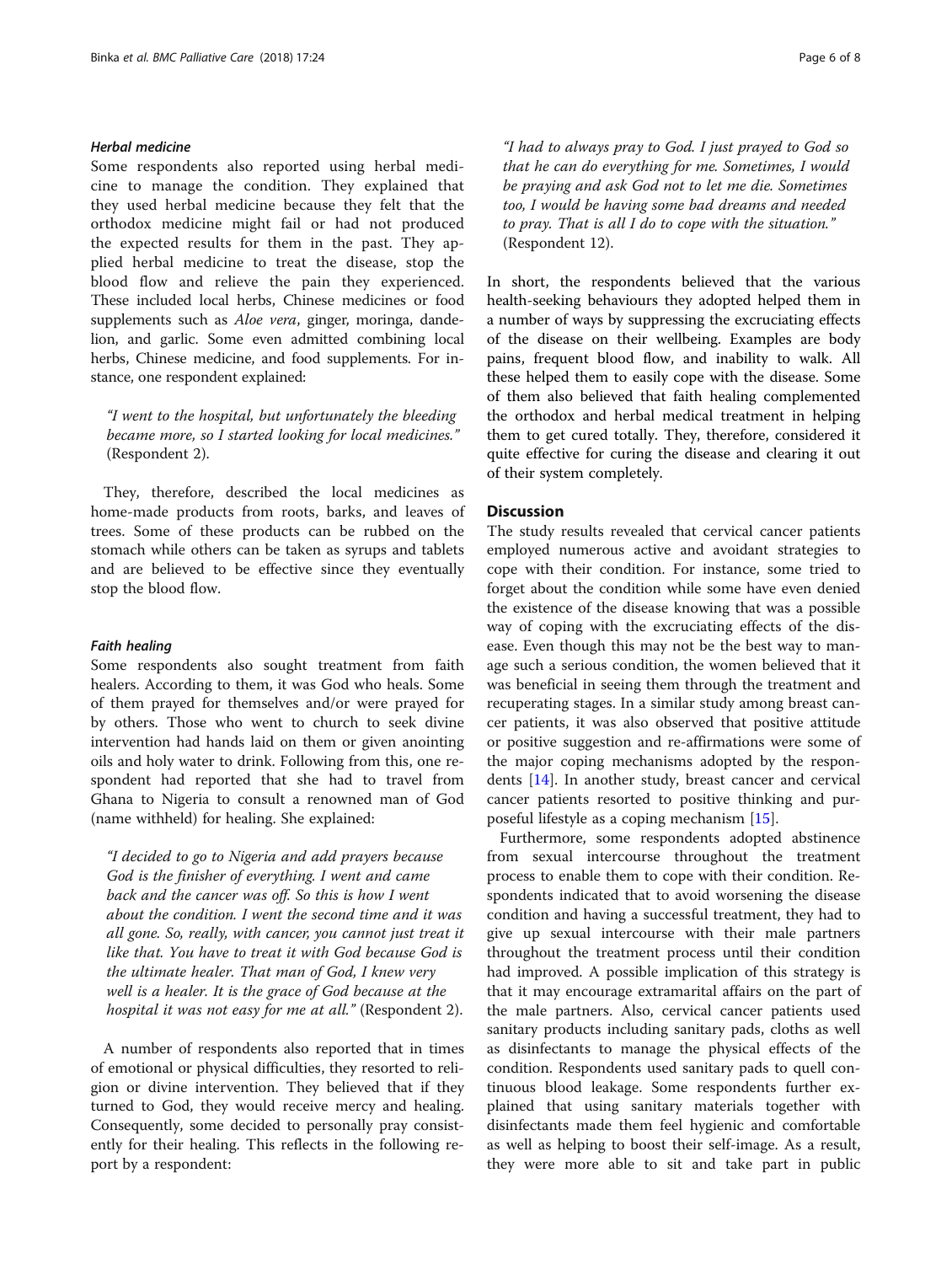activities than before. These aforementioned mechanisms may be considered as some of the several conscious and healthy living practices that people living with chronic diseases adopt in order to help them to alleviate the devastating effects of the disease. Büssing et al. [[16](#page-7-0)], among cancer patients, also found that patients adopted other conscious and healthy living virtues in order to cope with their condition. It, therefore, becomes notable that conscious and healthy living practices have become indispensable for people living with chronic diseases including cancer patients in coping with their disease.

It has also been observed that various kinds of support were important sources of coping in times of chronic diseases [\[14,](#page-7-0) [15](#page-7-0), [17](#page-7-0)]. Some cervical cancer patients were able to cope with the disease with the support of their partners in terms of social, emotional, financial, and physical support as well as supporting services. Other family members such as children, siblings, nieces, and nephews also provided some form of financial, social and emotional support. Ramanakumar et al. [[15](#page-7-0)] have alluded to the importance of social support from other family members, friends as well as members of the community in helping patients to cope with unpleasant situations. The women, therefore, reported that the various supports provided by the different categories of people strengthened them in a number of ways and helped them to survive the disease. For instance, the family and community support helped patients by making them feel valued, and preventing social stigma, anxiety, fatigue and depression among the patients during the sick period. It also alleviated the stress and effects of overthinking and worrying that may be associated with the disease as well as saving patients from engaging in chores that may exacerbate their condition. The implication for health care is that social support is crucial in the treatment and survival of patients suffering from chronic diseases including cervical cancer. Also, this can be better promoted through consistent and effective health education.

The study also explored the health-seeking behaviour of the respondents as a means of managing the condition. In view of this, it came out that respondents used orthodox medicine, herbal medicine, and faith healing. However, these types of health-seeking behaviours have been sought in varied patterns. While some respondents sought faith healing first, some also initially went for orthodox medicine, and others went for herbal medicine and supplements to buttress orthodox medicine. The use of these modes of health care has been observed in a number of studies among Africans living with chronic diseases  $[18–20]$  $[18–20]$  $[18–20]$  and among Europeans  $[16]$  $[16]$  $[16]$ .

From this study, it follows that the orthodox medicine largely had a positive effect on the coping abilities of the respondents. For instance, it was during the use of the orthodox medicine that the patients got knowledge about the stage of their disease and forms of treatment which set the pace for the entire coping process. However, the perceived effectiveness of herbal medicine by the women was mixed. While some reported improvement in their condition, some reported no change and others reported deterioration of their condition. Perhaps, three factors could explain the decision to seek herbal medicine. Firstly, the herbal medicine is without surgery and cheaper compared to orthodox medicine. Secondly, unavailability of drugs at the health facilities can also be a cause. There have been reports of lack of medication for cervical cancer treatment at health facilities in the country [\[21](#page-7-0), [22\]](#page-7-0). Lastly, the lack of improvement that some respondents experienced after using orthodox medicine can also explain why they resorted to herbal medicine.

The health-seeking behaviour adopted by the patients had implications for treatment and adherence to the orthodox medicine. In particular, it has been found that the use of herbal medicines has no substantial improvement in destroying cancerous cells and relieving the pain associated with cervical cancer [\[23](#page-7-0)]. Besides, it has been reported that herbal medicine plays a major role in the complications and high mortality observed among patients [[15\]](#page-7-0). Some respondents also used faith healing as a coping strategy [\[16](#page-7-0)]. For instance, most of them believed that if they honestly believed in God all their disease conditions would be solved. Consequently, some tried prayers and travelled to men of God to perform various religious activities for divine intervention. This is not unusual since research has established that people used religion to cope with their health problems [[18,](#page-7-0) [24\]](#page-7-0). Mukwato et al. [\[14](#page-7-0)] also observed that reliance on God was one of the predominant mechanisms used by patients as well as their family members to manage difficult conditions such as breast cancer. Following from this, it becomes obvious that healthcare personnel working with faith leaders may have a positive implication for the health care of cervical cancer patients in this sub-region. One acknowledgeable limitation of the study lies in the fact that it was conducted in only one health facility. Nevertheless, the in-depth exploration of the subject provided an important insight into the real experiences of the cancer patients, which can inform interventions. Also, since the study setting is one of the few renowned cervical cancer screening and care facilities in the country, we believe that this study provided comprehensive information on the situation. However, future research could focus on extending the horizon of the study by including cervical cancer patients from other health facilities such as the Korle-Bu Teaching Hospital and the specialist private health facilities involved in cervical cancer care.